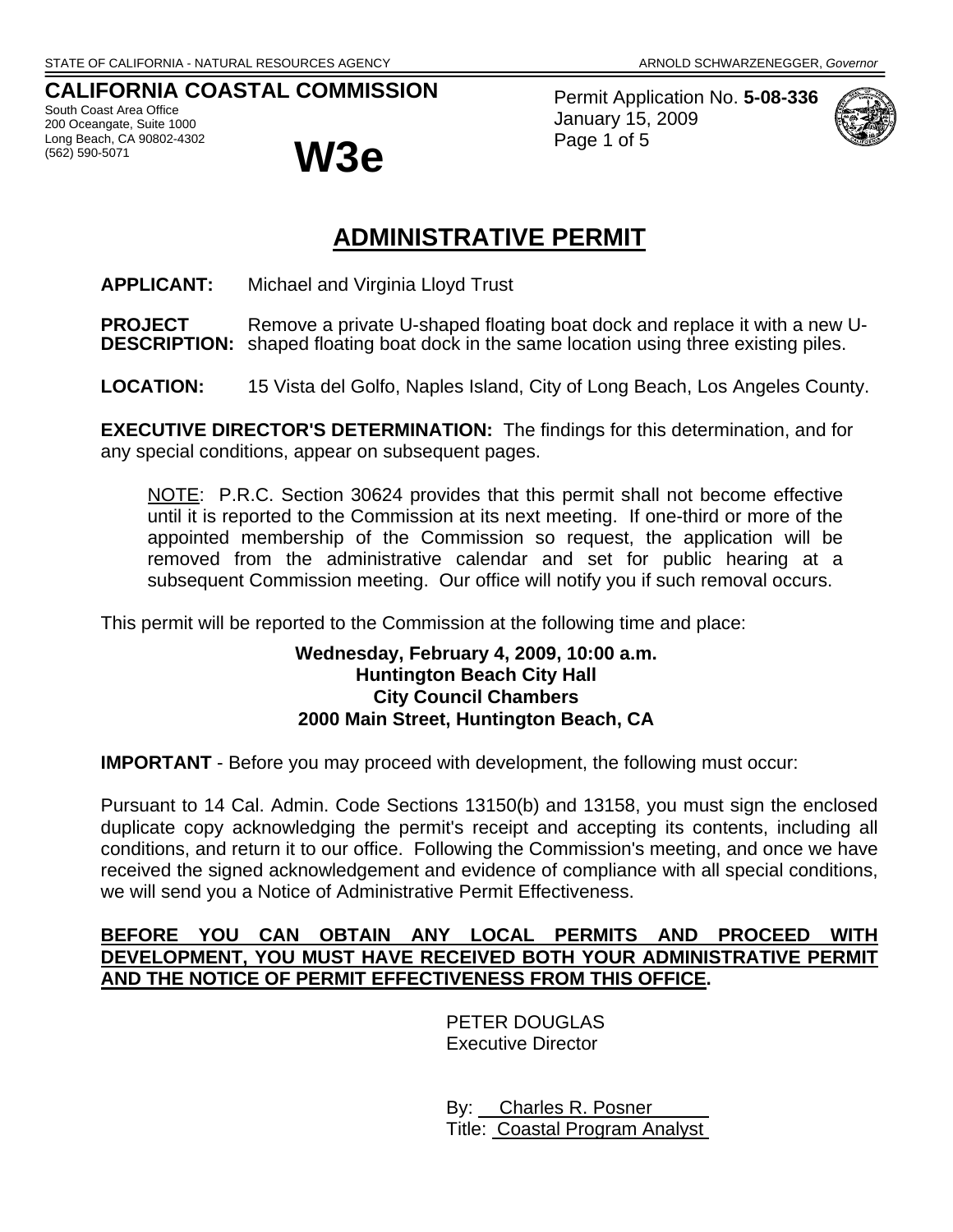#### 5-08-336 Page 2 of 5

### **STANDARD CONDITIONS:**

- 1. Notice of Receipt and Acknowledgment. The permit is not valid and development shall not commence until a copy of the permit, signed by the permittee or authorized agent, acknowledging receipt of the permit and acceptance of the terms and conditions, is returned to the Commission office.
- 2. Expiration. If development has not commenced, the permit will expire two years from the date this permit is reported to the Commission. Development shall be pursued in a diligent manner and completed in a reasonable period of time. Application for extension of the permit must be made prior to the expiration date.
- 3. Interpretation. Any questions of intent or interpretation of any term or condition will be resolved by the Executive Director or the Commission.
- 4. Assignment. The permit may be assigned to any qualified person, provided assignee files with the Commission an affidavit accepting all terms and conditions of the permit.
- 5. Terms and Conditions Run with the Land. These terms and conditions shall be perpetual, and it is the intention of the Commission and the permittee to bind all future owners and possessors of the subject property to the terms and conditions.

## **SPECIAL CONDITIONS:** See Page Four.

#### **EXECUTIVE DIRECTOR'S DETERMINATION (continued):**

The Executive Director hereby determines that the proposed development is a category of development which, pursuant to PRC Section 30624, qualifies for approval by the Executive Director through the issuance of an Administrative Permit. Subject to Standard and Special Conditions as attached, said development is in conformity with the provisions of Chapter 3 of the Coastal Act of 1976 and will not have any significant impacts on the environment within the meaning of the California Environmental Quality Act. If located between the nearest public road and the sea, this development is in conformity with the public access and public recreation policies of Chapter 3.

# **FINDINGS FOR EXECUTIVE DIRECTOR'S DETERMINATION:**

#### **A. Project Description**

The proposed project involves the replacement of a private residential boat dock on Naples Island in southeast Long Beach (See Exhibits). The existing U-shaped dock float will be removed and replaced with a new U-shaped dock in the same location (Exhibits #4&5). The proposed U-shaped floating boat dock is the same size and shape as the dock being replaced. The new dock will be secured in place using the three existing piles which will remain in place. No new piles are proposed or permitted. The existing 3'x 5' platform and gangway that connect the dock to the vertical seawall on the shore will not be altered (Exhibit #5).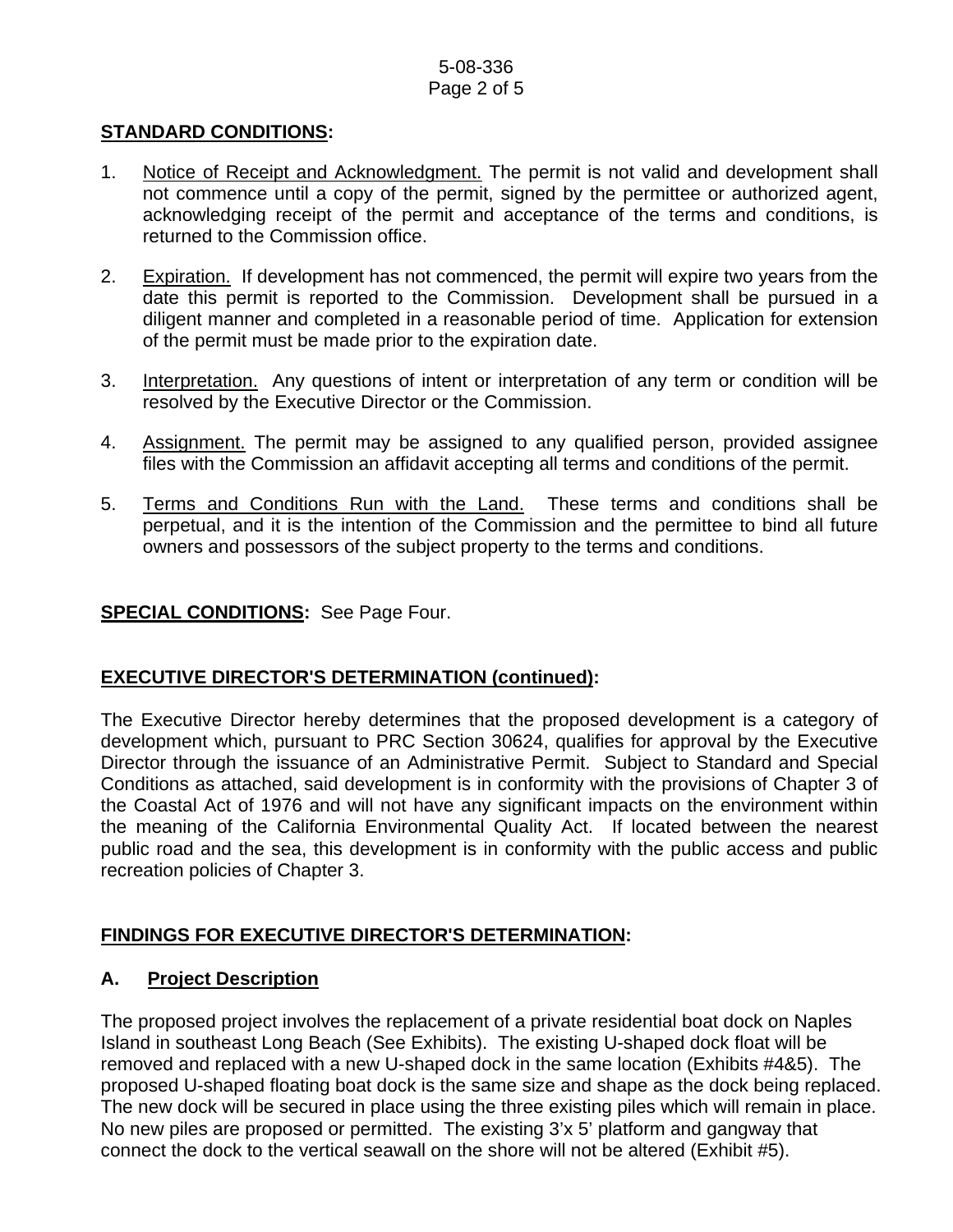The proposed project is in Alamitos Bay, situated between the bay's vertical seawall and the City Pierhead Line (Exhibit #5). The proposed dock is associated with an adjacent singlefamily residence and is for boating recreation purposes. The proposed project will not interfere with the public accessway and parkway that exists immediately inland of the seawall in this location. Eelgrass beds will not be disturbed by the proposed project as no disturbance of the bay bottom is proposed or permitted. The proposed project has received an "Approval in Concept" stamp from the City of Long Beach Planning Department and the City of Long Beach Marine Bureau.

# **B. Recreational Marine Resources**

The proposed recreational boat dock development and its associated structures do not result in the fill of coastal waters and are an allowable and encouraged marine related use. The proposed dock work will not have any significant adverse effect on sensitive marine resources, such as eelgrass. Therefore, the Executive Director determines that the proposed development, which is to be used solely for recreational boating purposes, conforms with Section 30224 of the Coastal Act.

## **C. Water Quality**

The proposed dock work will be occurring on or within coastal waters. The storage or placement of construction material, debris, or waste in a location where it could be discharged into coastal waters would result in an adverse effect on the marine environment. To reduce the potential for construction related impacts on water quality, the Commission imposes special conditions requiring, but not limited to, the appropriate storage and handling of construction equipment and materials to minimize the potential of pollutants to enter coastal waters and for the use of on-going best management practices following construction. As conditioned, the Commission finds that the development conforms with Sections 30230 and 30231 of the Coastal Act.

#### **D. Public Access**

As conditioned, the proposed development will not have any new adverse impact on public access to the coast or to nearby recreational facilities. Thus, as conditioned, the proposed development conforms with Sections 30210 through 30214, Sections 30220 through 30224, and 30252 of the Coastal Act.

# **E. Local Coastal Program**

A coastal development permit is required from the Commission for the proposed development because it is located within the Commission's area of original jurisdiction. The Commission's standard of review for the proposed development is the Chapter 3 policies of the Coastal Act. The City of Long Beach certified LCP is advisory in nature and may provide guidance. The Commission certified the City of Long Beach LCP on July 22, 1980. As conditioned, the proposed development is consistent with Chapter 3 of the Coastal Act and with the certified LCP for the area.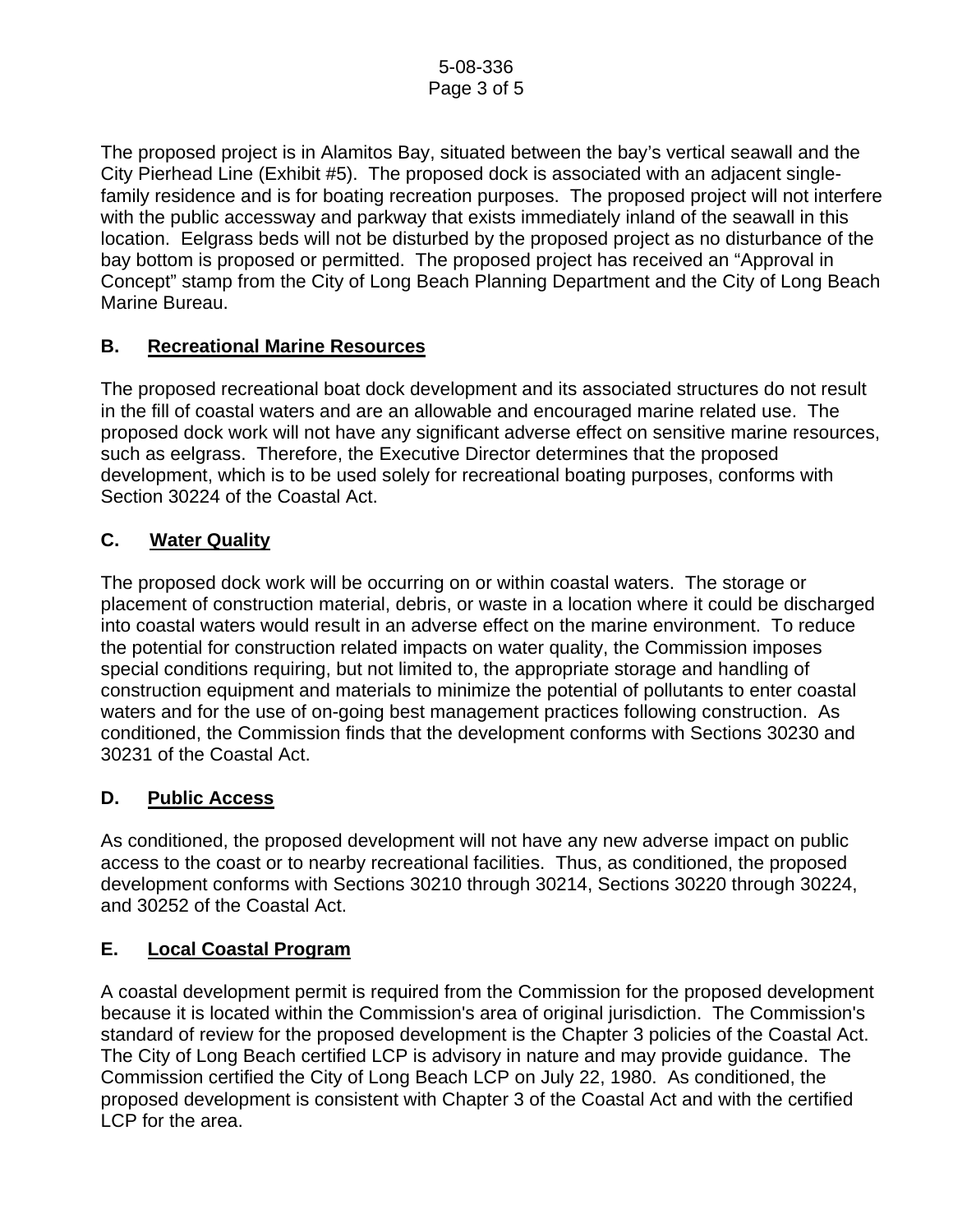# **F. California Environmental Quality Act (CEQA)**

As conditioned, there are no feasible alternatives or feasible mitigation measures available which would substantially lessen any significant adverse effect which the activity may have on the environment. Therefore, the Commission finds that the proposed project, as conditioned to mitigate the identified impacts, is the least environmentally damaging feasible alternative and can be found consistent with the requirements of the Coastal Act to conform to CEQA.

## **SPECIAL CONDITIONS:**

## **1. Permit Compliance**

 The permitted use of the approved development is for boating related uses only. All development must occur in strict compliance with the proposal as set forth in the application for permit, subject to any special conditions. Any deviation from the approved plans must be submitted for review by the Executive Director to determine whether an amendment to this coastal development permit is required.

## **2. Construction Responsibilities and Debris Removal**

- a) No construction materials, equipment, debris, or waste will be placed or stored where it may be subject to wave, wind, or rain erosion and dispersion.
- b) Any and all construction material shall be removed from the site within ten days of completion of construction and disposed of at an appropriate location.
- c) Machinery or construction materials not essential for project improvements are prohibited at all times in the subtidal or intertidal zones.
- d) If turbid conditions are generated during construction, a silt curtain will be utilized to control turbidity.
- e) Eelgrass shall not be disturbed.
- f) Floating booms will be used to contain debris discharged into coastal waters and any debris discharged will be removed as soon as possible but no later than the end of each day.
- g) Divers will recover non-buoyant debris discharged into coastal waters as soon as possible after loss.
- h) At the end of the construction period, the permittee shall inspect the project area and ensure that no debris, trash or construction material has been left on the shore or in the water, and that the project has not created any hazard to navigation.

#### **3. Best Management Practices (BMP) Program**

By acceptance of this permit, the applicant agrees that the long-term water-borne berthing of boat(s) in the approved dock and/or boat slip will be managed in a manner that protects water quality pursuant to the implementation of the following BMPs:

- a) Boat Cleaning and Maintenance Measures:
	- 1. In-water top-side and bottom-side boat cleaning shall minimize the discharge of soaps, paints and debris.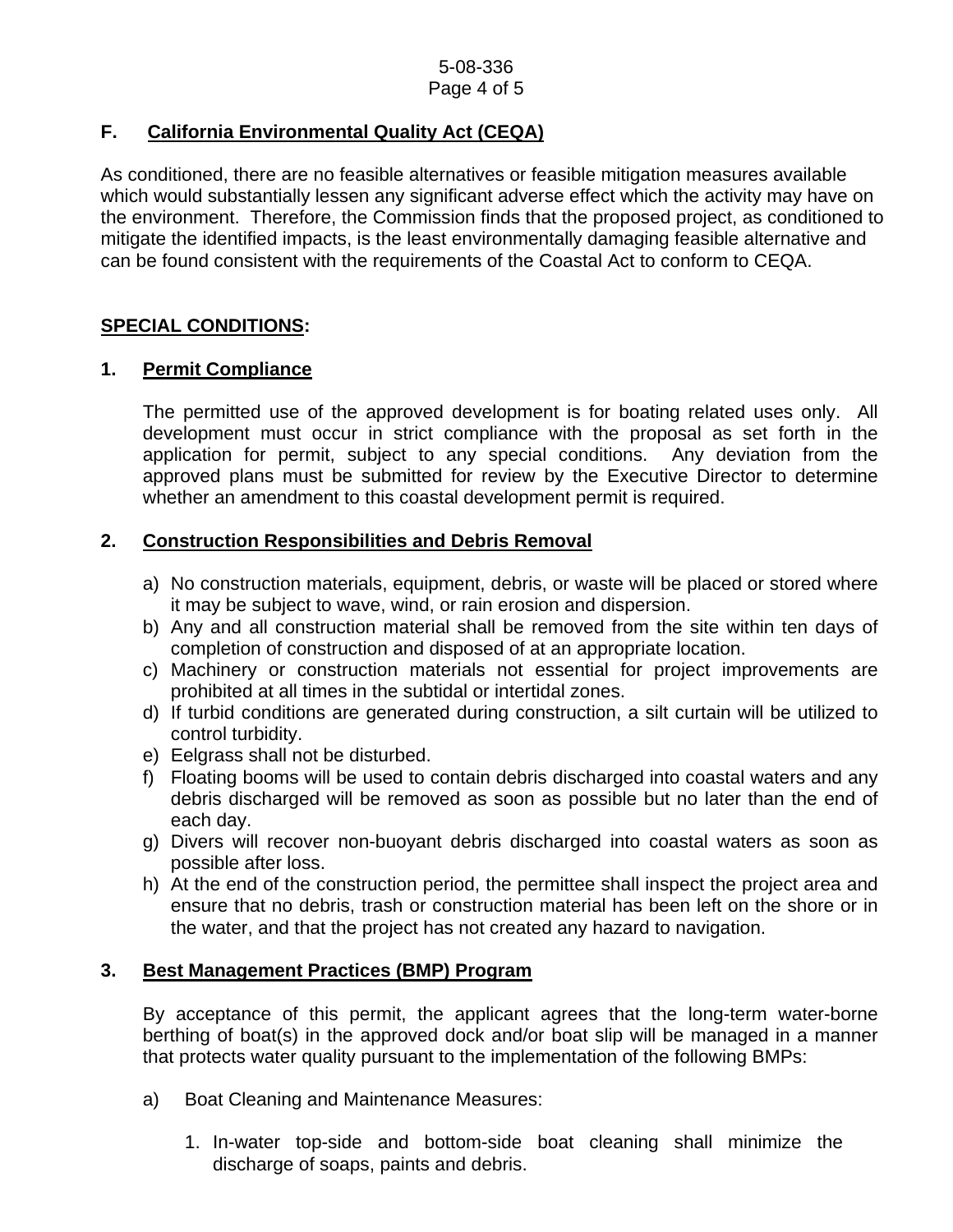#### 5-08-336 Page 5 of 5

- 2. In-the-water hull scraping or any process that occurs under water that results in the removal of paint from boat hulls is prohibited. Only detergents and cleaning components that are designated by the manufacturer as phosphate-free and biodegradable shall be used, and only minimal amounts shall be used.
- 3. The applicant shall minimize the use of detergents and boat cleaning and maintenance products containing ammonia, sodium hypochlorite, chlorinated solvents, petroleum distillates or lye.
- b) Solid and Liquid Waste Management Measures:

All trash, recyclables, and hazardous wastes or potential water contaminants, including old gasoline or gasoline with water, absorbent materials, oily rags, lead acid batteries, anti-freeze, waste diesel, kerosene and mineral spirits shall be disposed of in a proper manner and shall not at any time be disposed of in the water or gutter.

c) Petroleum Control Management Measures:

Oil absorbent materials should be examined at least once a year and replaced as necessary. The applicant shall recycle the materials, if possible, or dispose of them in accordance with hazardous waste disposal regulations. The boaters are encouraged to regularly inspect and maintain engines, seals, gaskets, lines and hoses in order to prevent oil and fuel spills. Boaters are also encouraged to use preventive engine maintenance, oil absorbents, bilge pump-out services, or steam cleaning services as much as possible to clean oily bilge areas. Clean and maintain bilges. Do not use detergents while cleaning. The use of soaps that can be discharged by bilge pumps is discouraged.

#### **4. Public Access along the Waterway**

The proposed project shall not interfere with public access and use of the public walkway that runs along Alamitos Bay.

# **ACKNOWLEDGMENT OF PERMIT RECEIPT/ACCEPTANCE OF CONTENTS:**

I/We acknowledge that I/we have received a copy of this permit and have accepted its contents including all conditions.

Applicant's Signature Date of Signing

\_\_\_\_\_\_\_\_\_\_\_\_\_\_\_\_\_\_\_\_\_\_\_\_\_\_\_\_ \_\_\_\_\_\_\_\_\_\_\_\_\_\_\_\_\_\_\_\_\_\_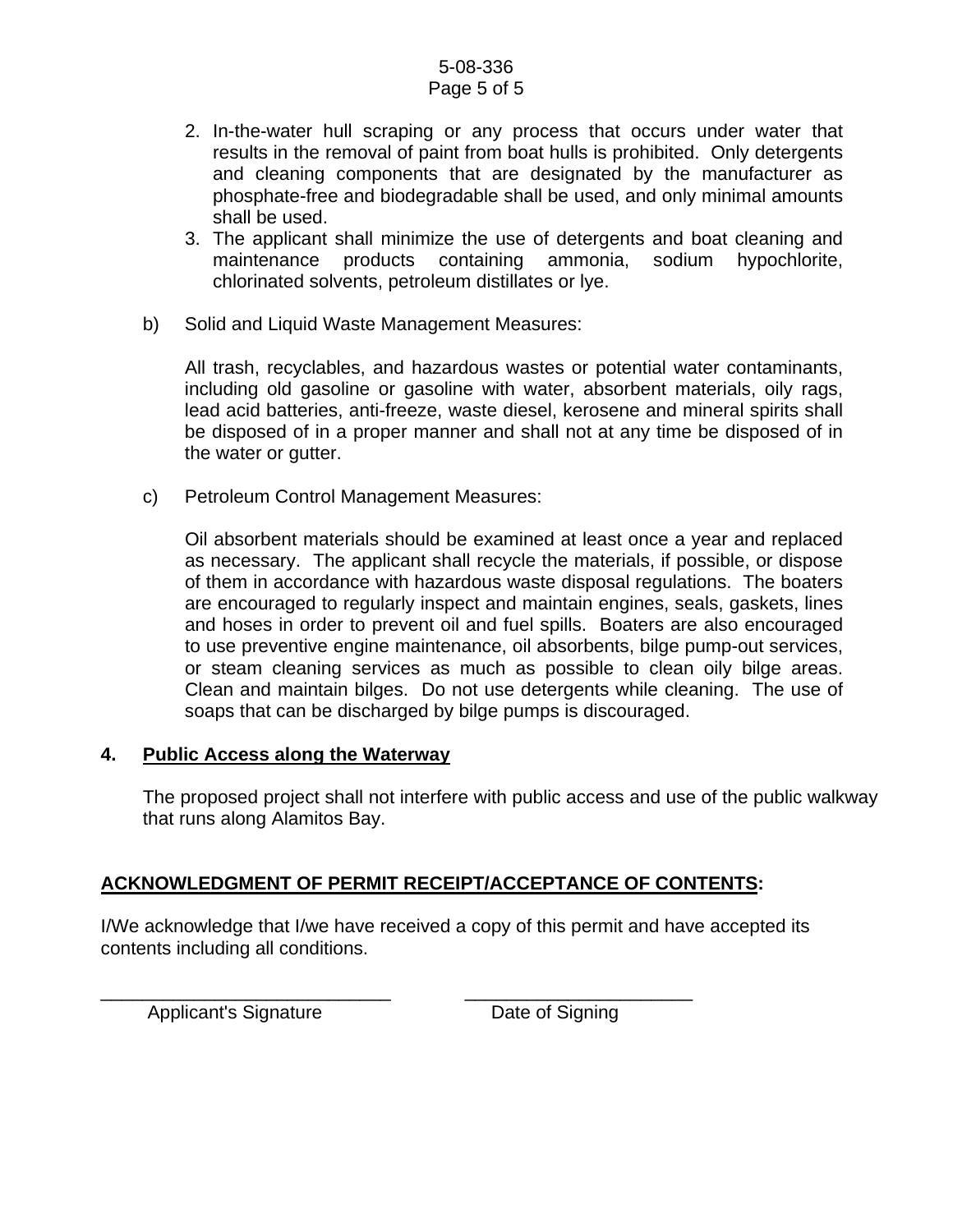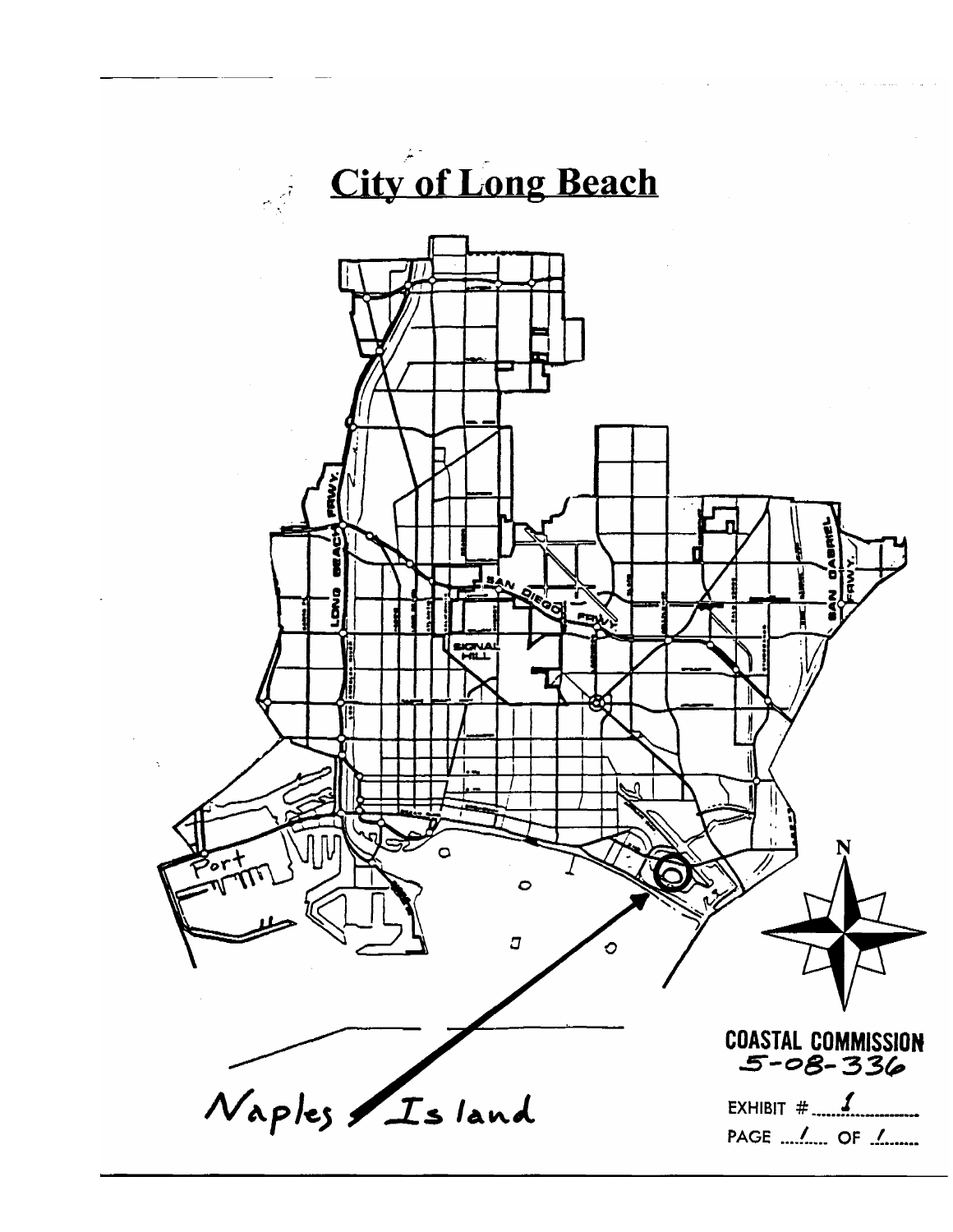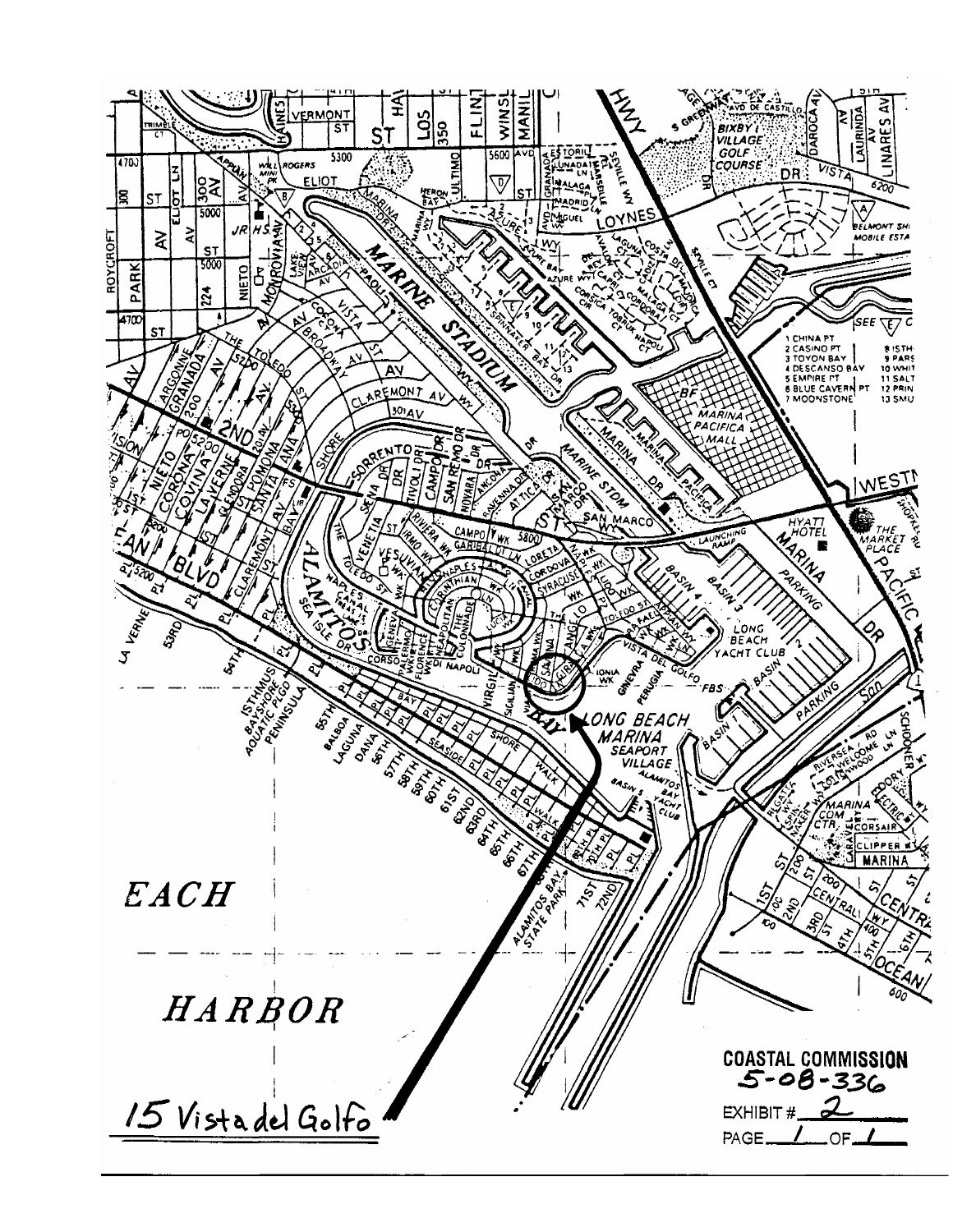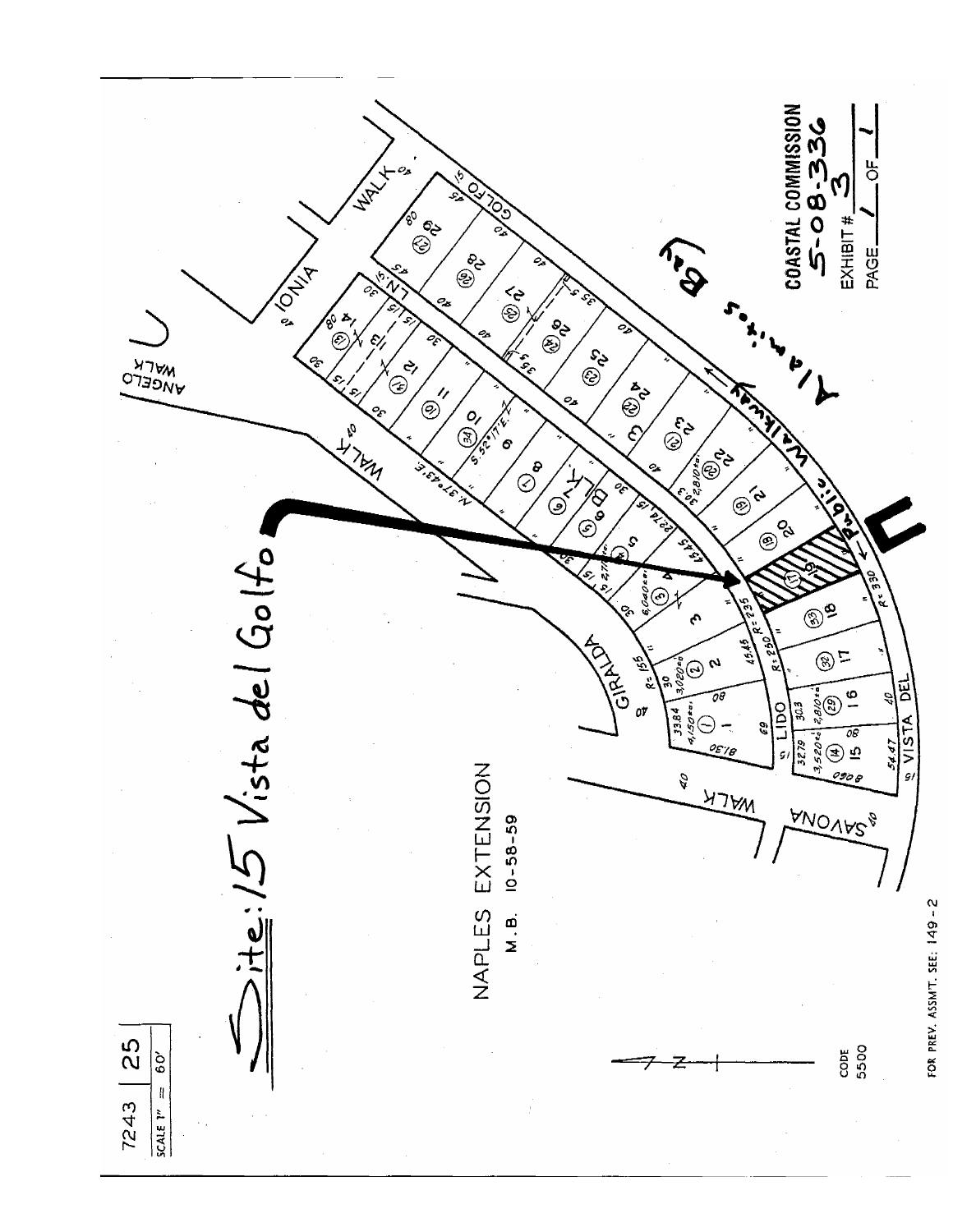